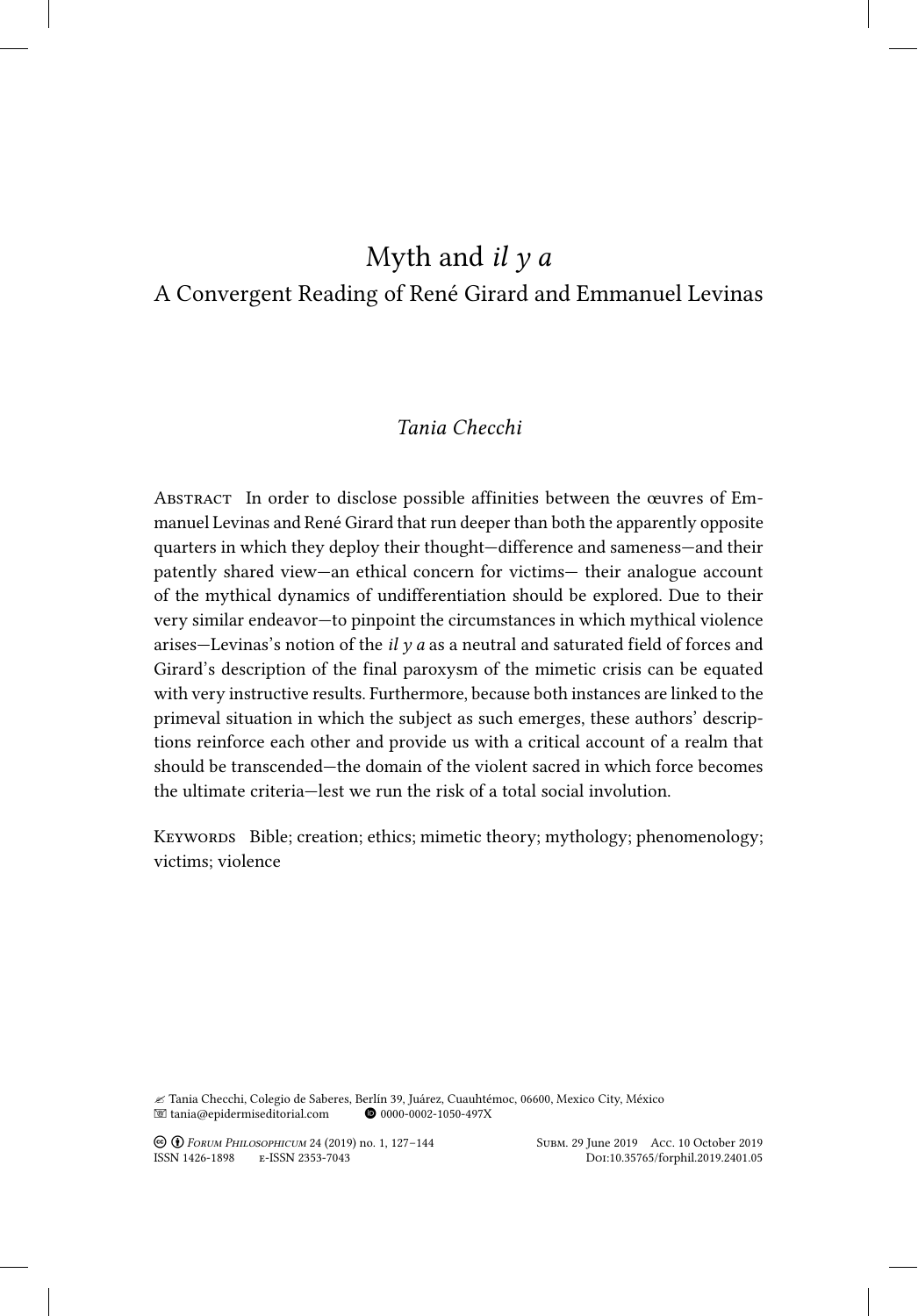Even if René Girard and Emmanuel Levinas are frequently thought of as standing in different quarters of contemporary philosophy, one exploring sameness and the other difference, it is quite clear that both share an antimythical standpoint regarding the emergence of human subjectivity. Here, the term "mythical" stands not only for what counts as mythological—the beliefs of ancient peoples—but also for the archaic echoes and tendencies that constantly structure our world-view even today. So in order to show how these two thinkers complement each other, we will try to uncover the affinities between mimetic theory's account of a false theophany asthe end result of an undifferentiating crisis and the Levinasian description of the *il*  $\gamma$  *a*, roughly translated as the "there is." Though hailing from different theoretical realms—fundamental anthropology and phenomenology, respectively—both descriptive instances shed light on the possibility, precious to both authors, of distinguishing between the sacred and the holy.

Though inscribed in the anti-pagan struggle that has characterized a great part of Jewish thought from the beginning of the twentieth century onwards, and greatly influenced by it, Levinas preferred to present his arguments more in a phenomenological fashion than in a historical discussion of the advent of myth and its further development of the sort to be found in neo-Kantian authors such as Hermann Cohen and Ernst Cassirer, concerned with the symbolic foundations of rational thought, or in Marxist theorists like Walter Benjamin and Theodor Adorno, focused on the ideological and aesthetical repercussions of myth as already constituted and transmitted. Myth, within the mystic undercurrents of Jewish thought, was Gershom Scholem's main subject of study, but Levinas's background—he hailed from Lithuanian Misnagdim—meant that he stopped short of dwelling too much on mysticism.1 That is why Levinas's affinities with Girard's fundamental anthropology can be presented in a more straightforward manner, as both authors dealt directly with an immediately menacing situation not only faced by primeval humanity, but also capable of reappearing in our highly particular and concrete circumstances even today.

Now, while the aim of explaining the workings of the archaic sacred permeates René Girard's thought, Levinas's critique of paganism—though essential for his philosophy—never receives an independent thematic elucidation. His reflections on this subject are scattered right throughout his

<sup>1.</sup> Though not opposed to the wisdom contained in the Kabbalah, the Misnagdim criticized what they believed to be the mystical excesses of the Hasidim. Their approach to the Talmud was highly intellectual, and relied on natural human efforts rather than any ecstatic disclosures.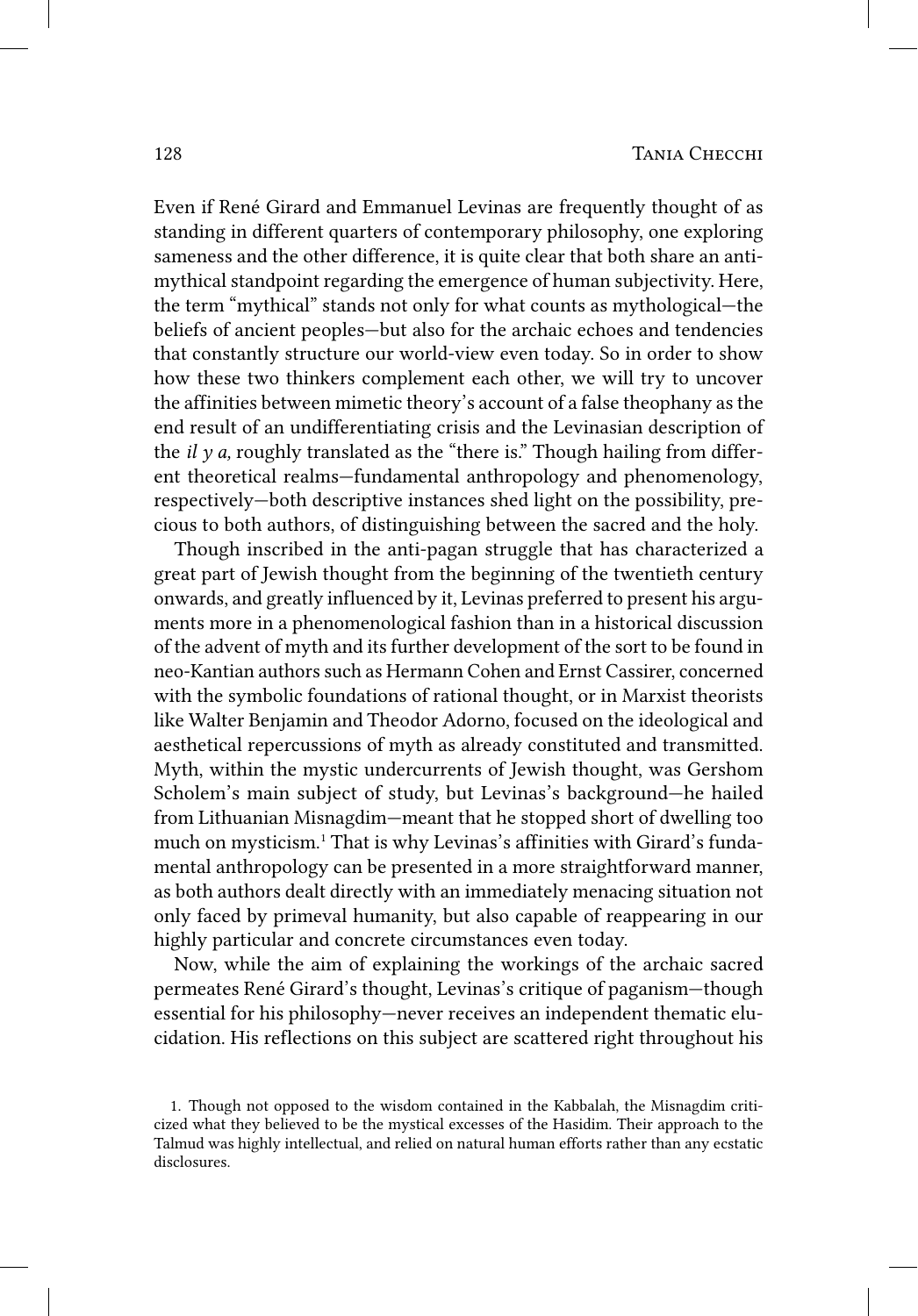# $M$ <sup>*y*</sup>  $H Y A$  129

ouvre, making it all the more difficult to see at first sight how close he is to the Girardian perspective. Hence, to avoid a wearisome chronological account of Levinas's proceedings on this particular issue, we would like to gather them under the heading of both the *elemental* and the *il y a*. However, some preliminary remarks are first in order. The Levinasian notion of the *il y a* appeared for the first time in his *Existence and Existents<sup>2</sup>* a text written in captivity during World War II which was recognized by him as his *pièce de resistance*—that is, as presenting an idea that would outlive many of his first attempts at criticizing Heidegger's fundamental ontology. Glimpses of this enigmatic *il y a* can also be found in *On Escape*, 3 a very early text from 1935 that deals with some of the passive aspects of existence that *Being and Time* neglects, such as lassitude, nausea, eroticism, etc. The *Il y a*, as the "brutal fact of being" as he calls it in this precocious booklet, is experienced, according to the later descriptions of *Existence and Existents*, firstly as the loss of all definite objects at night time, and eventually as a continuum of existence that engulfs the subject in, for example, insomnia. The *elemental*, on the other hand, is described in his opus magnum *Totality and Infinity*<sup>4</sup> as the fruitfulness of existence, as a realm in which the subject is joyfully immersed as he or she awakens to the life of the senses. But even if, in the context of his first introducing of the *il y a*, Levinas is careful enough to disengage his new negative notion from the Heideggerian *es gibt* which carries a connotation of abundance, his renewed attempt at keeping this ontological abundance free of negative associations when he deals with the *elemental* is fraught with risks.

Maria Zambrano, a renowned Spanish philosopher, can give us some hints as to why Levinas, in spite of all of his efforts to the contrary, is unable to avoid linking the elemental with the faceless gods of paganism and ultimately with his notion of the *il y a*. Though contemporaries, Zambrano and Levinas never met. But the former's phenomenology of the sacred contained in her book *Man and the Divine*<sup>5</sup> provides us with a description of the primeval situation of humanity very similar to the one explored by Levinas in the chapters of *Totality and Infinity* that deal with the sensorial realm

<sup>2.</sup> Emmanuel Levinas, *De l'éxistence à l'existant* (Paris: Éditions de la Revue Fontaine, 1947). In English: Emmanuel Levinas, *Existence and existents*, trans. Alphonso Lingis (Pittsburg: Duquesne University Press, 2001).

<sup>3.</sup> Emmanuel Levinas, *De l'èvasion* (Paris: Fata Morgana, 1982). In English: Emmanuel Levinas, *On Escape*, trans. Bettina Bergo (Stanford: Stanford University Press, 2003).

<sup>4.</sup> Emmanuel Levinas, *Totality and Infinity*, trans. Alphonso Lingis (Pittsburg, PA: Duquesne University Press, 1969).

<sup>5.</sup> María Zambrano, *El hombre y lo divino* (México: Fondo de Cultura Econónimica, 1986).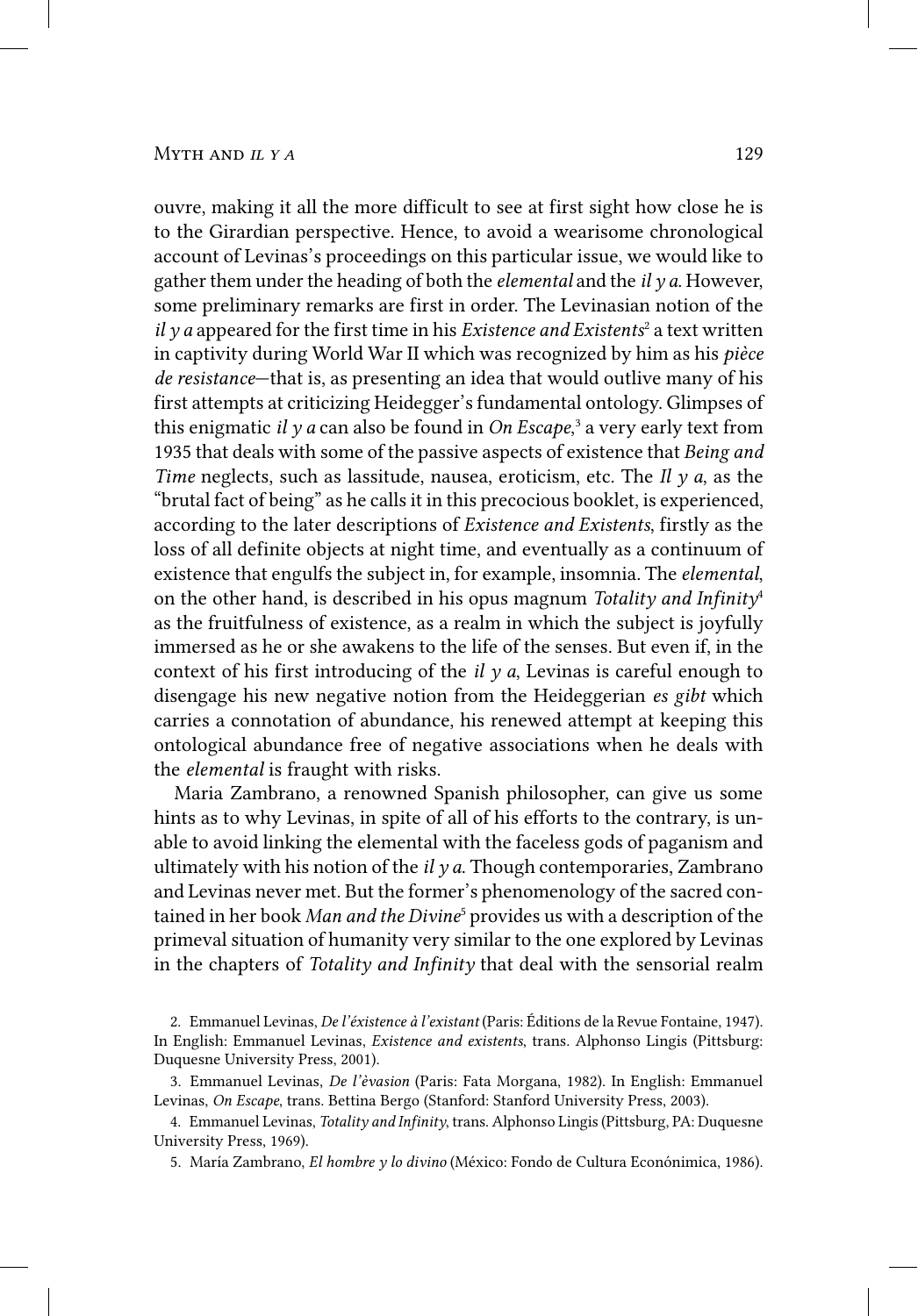of the elemental, the primeval atmosphere of the subject's first awakening to self. To help us understand our current difficulties when dealing with myths, Zambrano begins her essay "On the Birth of Gods" with a description that converges with Herman Usener's famous dictum recalled by Ernst Cassirer: "The chasm between specific perception and general concepts is far greater than our academic notions, and a language that does our thinking for us, lead us to suppose."6 Without concepts, then, the overabundance of the real can only be dealt with through images. As she puts it:

Man could not have taken the long way to discover things, to build city and law without the mediation of these gods, pure ways in which nature has become transparent, has finally agreed to show itself in the only way in which the man needs it in that first step: in the form of an image.<sup>7</sup>

Moreover, María Zambrano argues that the appearance of a god—as a first quality that comes from nothing and escapes to nowhere—is only possible after a long period of desperate waiting in the dark, a period characterized by a terrible persecutory delusion. In the beginning, she says, men feel besieged. With no fixed objects in sight, primeval humanity dramatically experienced what much later would be called *apeiron*—philosophy's first take on the sacred, according to Zambrano. The Levinasian descriptions of the *elemental* as the first seed of space fit perfectly here. In *Totality and Infinity*, he asserts that in spite of its essential link with the self-satisfaction provided by the earth and its nutrients, there is an inherent insecurity in the field of enjoyment that lurks in the form of mythical deities. As it happens, even in the fullness of its selfish existence, the subject would not be entirely alone. Here we cannot help but recall what Usener called *momentary deities*, those first objectifications whose fixation in images, however fleeting they might be, would provide the first coordinates of the elemental in its precarious plenitude:

If the void that light makes in the space, whose darkness it expels, does not amount to anything, even in the absence of any particular object there is this void itself … The silence of infinite spaces is frightening. The invasion of the *il* y *a* does not correspond to any representation. In another place we already

<sup>6.</sup> Ernst Cassirer, *Language and Myth*, trans. Suzanne K. Langer (New York: Dover Publications, 1946), 90.

<sup>7.</sup> Zambrano, *El hombre y lo divino*, 59.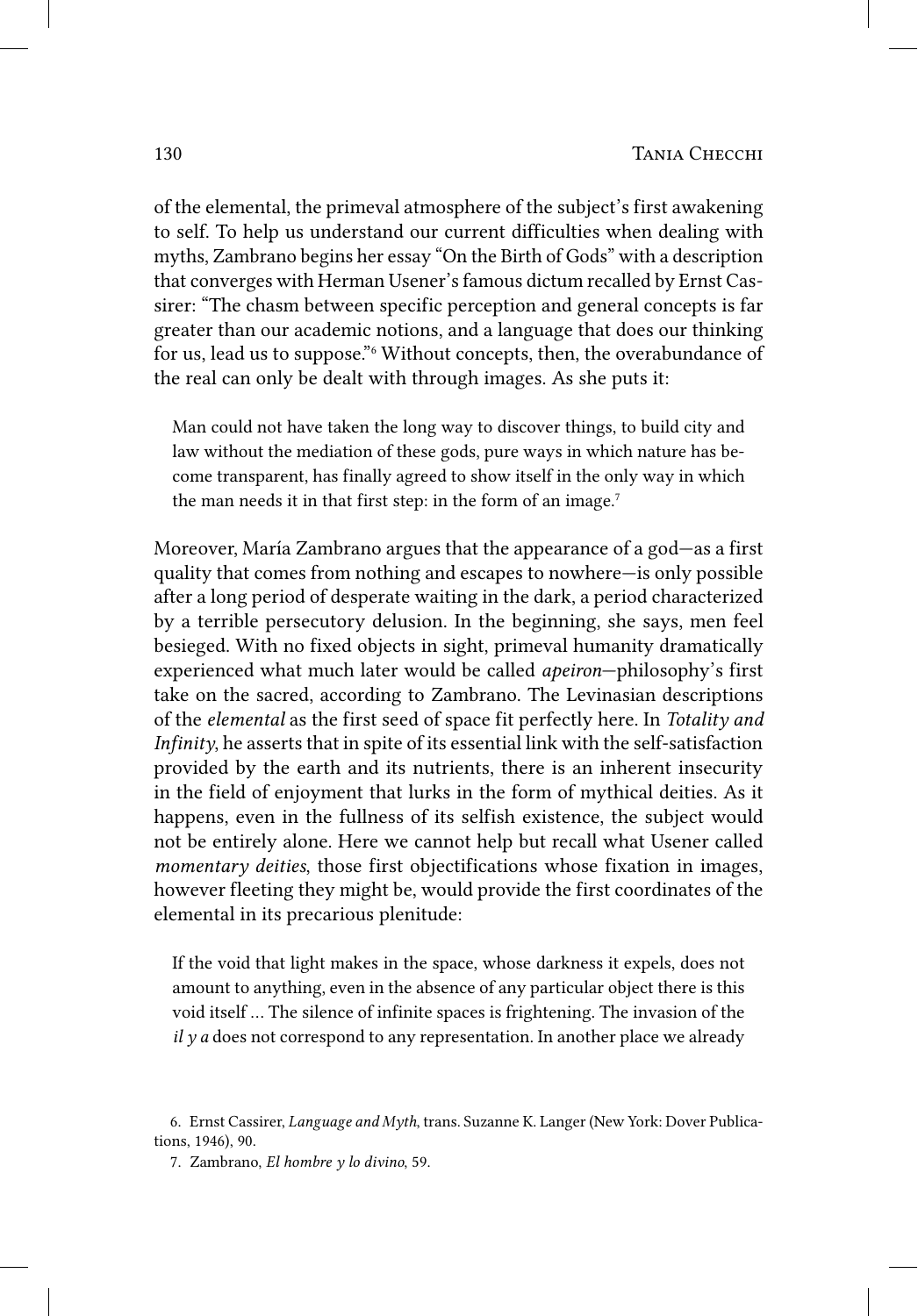described this vertigo. And the elemental essence of the element, with the mythical facelessness from which it comes, participates in the same vertigo.<sup>8</sup>

It is clear that neither Zambrano nor Levinas resort to Anaximander's notion to refer to space as conceived by modernity.<sup>9</sup> They both think of a dark background that is never fully revealed—except in limit experiences such as insomnia—but in whose bosom everything has to be sustained. But while the Spanish author confines herself to recognizing its sacred quality, Levinas derives from the ambivalence proper to the sacred the paradoxes that plague his description of the elemental. He speaks of it as an embryo of space, a sort of *χορα* that, because it is not the infinite, can become its opposite, "an opaque thickness without origin."10 Mary Jane Rubenstein lists the contradictory pairs that appear in Levinas's descriptions as follows:

The elemental is sensibility/the elemental disturbs sensibility; the elemental nourishes/the elemental "menaces"; the elemental constitutes/the elemental "overflows" me; the elemental saves me from … totality/the elemental is a wave that engulfs, submerges and drowns.<sup>11</sup>

According to Franz Rosenzweig—one of the foremost influences on Levinas—the pagan is in a better position to receive Revelation than the Jewish-Christian fanatic who intends to fix once and for all what is always a new event open to the future.<sup>12</sup> Yet for Levinas, even though this paganism of the elemental—an unavoidable risk if the subject is to have a foothold in the

8. Levinas, *Totality and Infinity*, 190.

9. "It is the *apeiron* distinct from the infinite, and which, by contrast with things, presents itself as a quality refractory to identification." Ibid., 140. Now, even though in *Time and the Other*—a series of lectures delivered after the war—Levinas tries to differentiate between the *il y a* and the *apeiron*, in *Totality and Infinity* he uses Anaximander's notion several times to refer to it; see pages 140, 159, 163, 167, nd 191 of the English edition.

10. Ibid., 159.

11. Mary Jane Rubenstein, *Strange Wonder: The Closure of Metaphysics and the Opening of Awe* (New York: Columbia University Press, 2008), 80.

12. "The ground prematurely cultivated by the fanatic yields no fruit. It does only when its time has come. And its time too, will come. But all the work of cultivation will have to be undertaken afresh." Franz Rosenzweig, *The Star of Redemption*, trans. William W. Hallo (Notre Dame, IN: University of Notre Dame Press, 1985), 370. Cf.: "Both the pagan and the fanatic make a fetish of themselves but, Rosenzweig argues, the pagan remains open to revelation, to becoming a witness, while the fanatic does not. Even though the pagan is self-absorbed, the pagan recognizes her finitude. For Rosenzweig, fanatics—and the adherents of religion—deny their fundamental finitude." Leora Batnitsky, *Idolatry and Representation: The Philosophy of Franz Rosenzweig* (New Jersey: Princeton University Press, 2000), 48.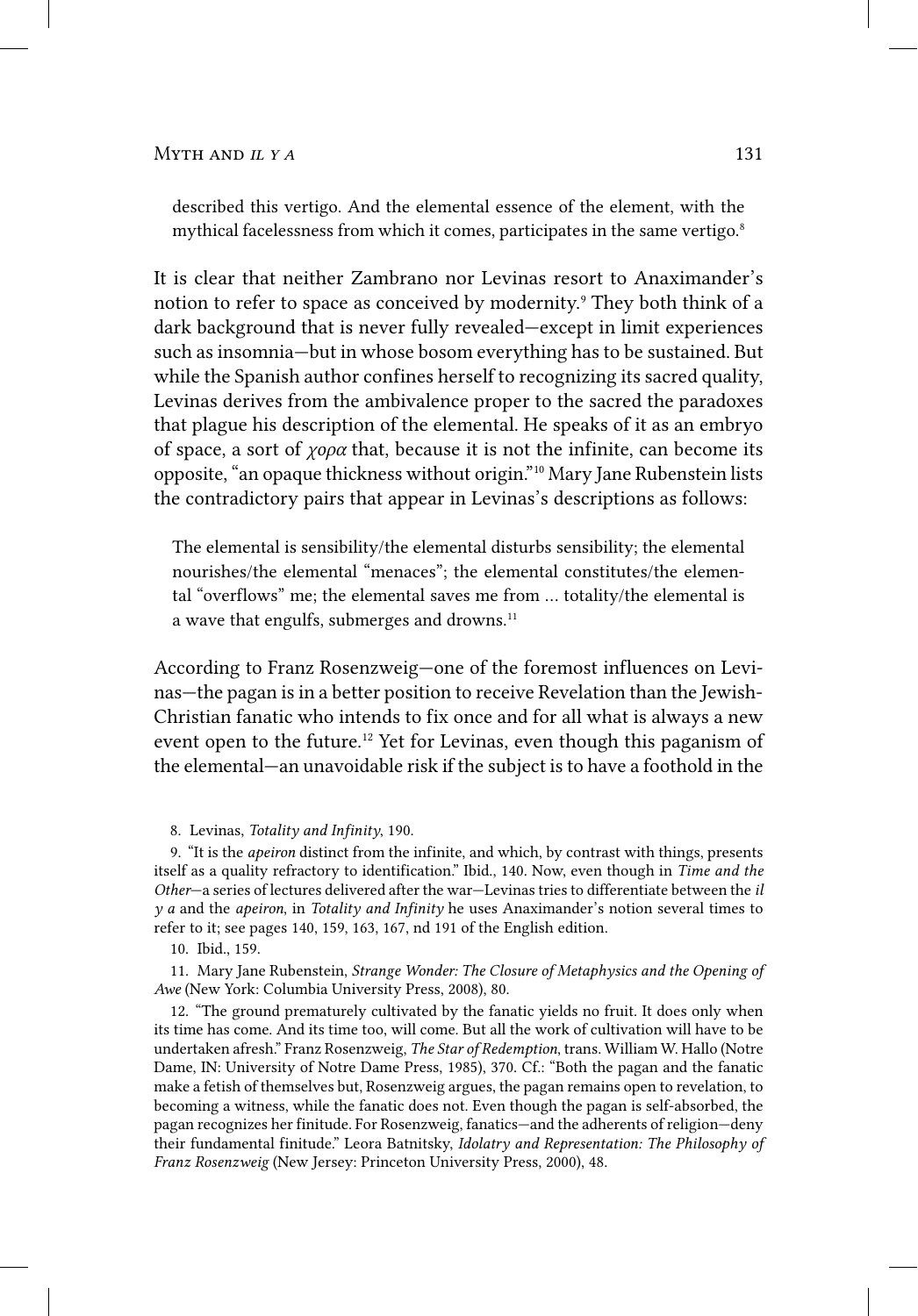whole—brings with it a kind of faceless luminosity, it is ultimately incapable of banishing the murmur of the  $il$   $\gamma$  *a*, that is, of anonymous existence—as if the plenum of the real were not all a grace. As Miguel García-Baró puts it in his critical approach to the  $il \gamma a$ : "Behold, the night seems to start again even in the interior of the world."13 What is, then, this enclosure, this delirium that cannot be defeated, that can only be provisionally limited? For Zambrano, our first dealings with the reality of the whole—which cannot be anything but overwhelming, because no "form" has yet emerged—can only occur in terms of persecution and can only be resolved in images. As Hans Blumenberg points out in his *Work on Myth*, "forms" and "names" would have had an apotropaic function that helped out primeval humans when dealing with the "undefined unfriendliness that originally adhered to the world."14 There is no *Lebensraum* for primal humanity, who are hermetically surrounded by unidentifiable forces. Blumenberg speaks of an "opaque powerfulness which stood over man and opposite him."15 And precisely this field of forces is what the subject tries to retreat from in insomnia, according to the young Levinas's descriptions of the *il y a*. So even though later in his *oeuvre* he regales us with an inspiring description of the innocent realm of enjoyment populated by qualities that do not coalesce into substances, Levinas constantly fears behind these quasi-objects something that is not an object, that is not in any way a *thing*, and that, therefore, threatens. Hence his reference to the *apeiron*: a possible bad infinity. So, in *Totality and Infinity*, he insists that:

The future of the element as insecurity is lived concretely as the mythical divinity of the element. Faceless gods, impersonal gods to whom one does not speak, mark the nothingness that bounds the egoism of enjoyment in the midst of its familiarity with the elemental.<sup>16</sup>

"Persecutory delusion," "sleeplessness," "horror," "untamed land": all these terms and negative evocations reappear constantly, even though Levinas struggles to speak of the elemental in terms that contradict the Heideggerian notion of *Geworfenheit*—a dereliction that our author opposes to the

<sup>13.</sup> Miguel García Baró, "De l'emotion. La phénomenologie contre l'ontologie" (Visage et infini, Rome, 2006).

<sup>14.</sup> Hans Blumenberg, *Work on Myth* (Cambridge, MA: The MIT Press, 1985), 14–5. Nevertheless, in that same passage Blumenberg warns us that the fine arts, relying on form, have "achieved only meager results in relation to the original terrors."

<sup>15.</sup> Ibid., 14.

<sup>16.</sup> Levinas, *Totality and Infinity*, 142.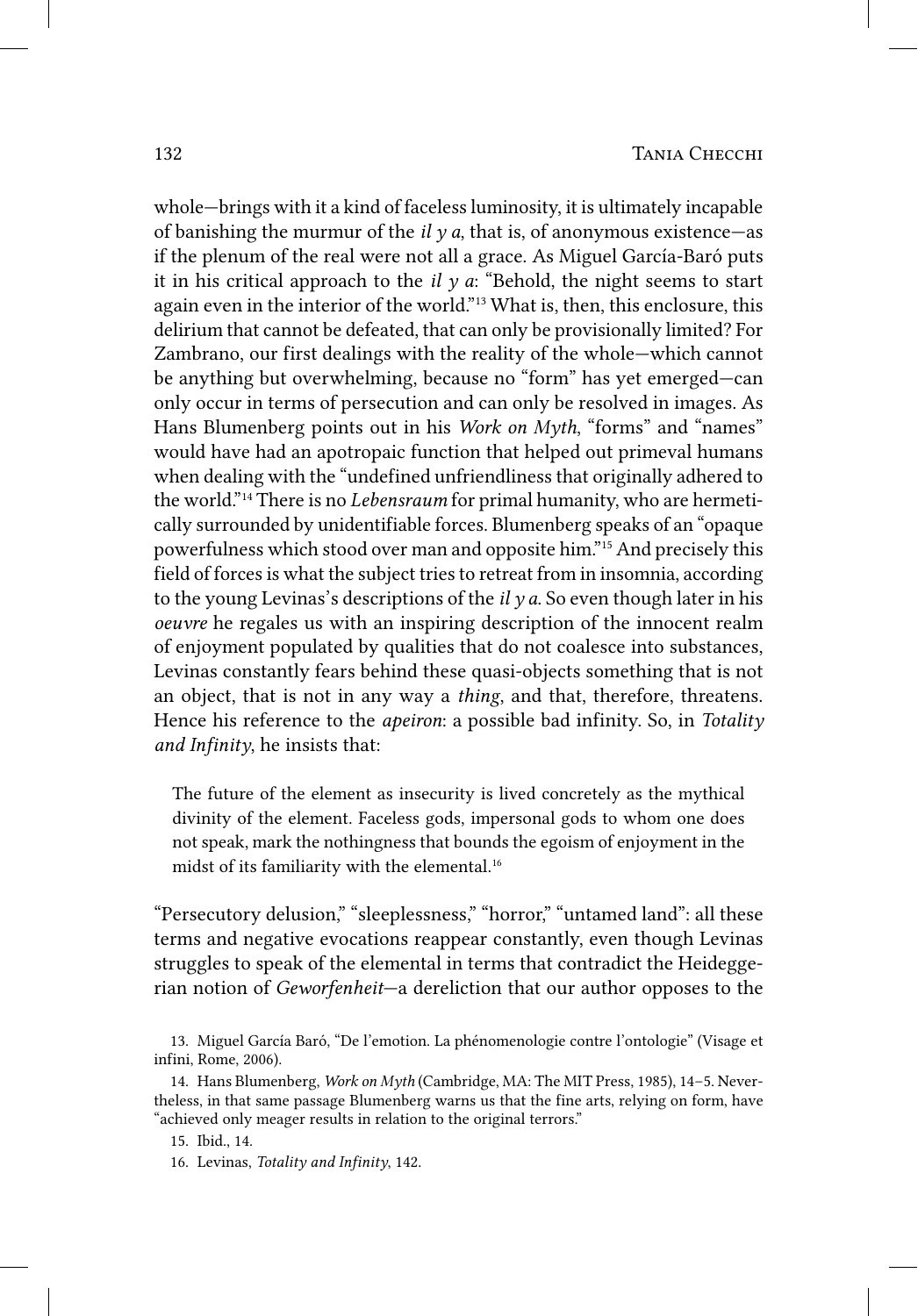#### MYTH AND  $I L Y A$  133

original enjoyment in which the ego crystallizes. And though, according to Levinas, the abandonment of which Heidegger speaks is not the first situation of the *Dasein*, there is something else that looms and stalks. In *Existence and Existents*, Levinas vividly conveys how fatigue, effort and laziness contain glimpses into the way in which the subject takes on the heavy task of being—that is, of assuming as his or her own a previously anonymous existence. He tries to demonstrate as well that something analogous to the depersonalization of insomnia—the continuum of the expanse experienced at night—is at work when we recognize the anonymity of events that lack a precise subject, registered in expressions such as "it's raining" or "it's hot." In the context of these uncanny experiences, it is as if we were glimpsing an existence without any subjects or objects. And is it so? According to Miguel García-Baró, Levinas's early notion of the *il y a* is the result of a phenomenological reversal in which a product of the imagination is inadvertently boosted by the feeling of horror that the projection of an indefinite time arouses in us. But, for our part, following the inklings provided by Zambrano's description of the primeval space of the sacred and seeking, in due course, to benefit from this by linking it to Girard's mimetic crisis, we would like to understand the *Il*  $\gamma$  *a* in fundamentally spatial terms, in order to provide it with a definite anthropological meaning.

Nevertheless, before continuing, we cannot help but notice that we are unable to avoid a sort of anachronism here. (Indeed, this is something that Levinas's thought actually thrives on.) For Levinas, paganism precedes atheism, the latter being a *sine qua non* stage-setting for the irruption of true transcendence—the authentic aim of an ethical subjectivity.17 But in *Totality and Infinity*, there is a kind of gap, because we lack a more complete treatment of the previous situation: the emergence of the pagan gods. If they were only the fixation of Usener's momentary deities, whose appearance coincides, from our point of view, with what Levinas describes as the joyful coming into being of the quality of that which "we live from," we would simply be left in the selfish circularity of enjoyment. But, as we have already noted, a sort of permanent misgiving leaves ominous references scattered throughout almost all of his descriptions of the subject's original situation. The suffocating closure that Levinas fears is first concretized in the *elemental*, which is equated *tout de suite* with the *mythical* without further pursuing its implications. This all happens as if the contentment of the self that is described in the pages on sensibility in *Totality and Infinity*  were, in its fullest sense, only ascribable to a prelapsarian humanity, and the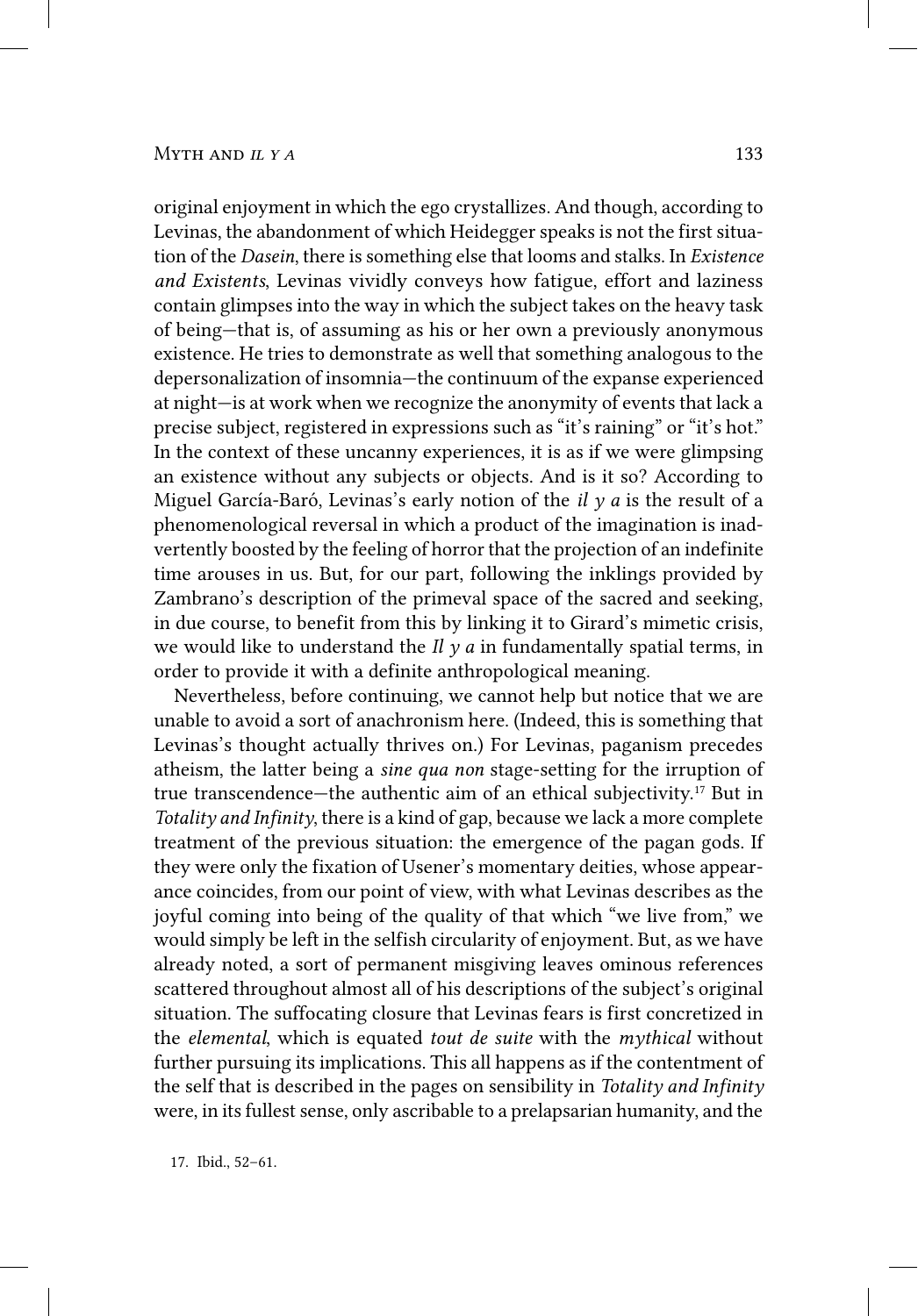mythical borders that threatens enjoyment were cosmogonic remainders similar to what has been analyzed by Paul Ricoeur in his account of the Adamic myth.18 Thus we find in synchronicity two situations that should be sequenced. However, as Paul Ricoeur states in the analysis just mentioned, innocence is something that can only be acknowledged as lost. So, in the situation described by Levinas, we would only get a glimpse of the salutary aspect of the elemental before succumbing to its mythical facet.

In his book *A Covenant of Creatures*—in the chapter devoted to myth after the end of metaphysics—Michael Flagenbat makes the case for a Platonic understanding of Levinas's *il y a* as a philosophical *mythos* that resorts to the image to get as close as possible to an otherwise inaccessible reality.19 That is the kind of eidetic necessity—in the Husserlian and morphological sense—that Zambrano ascribes to our first commerce with the real. But even if we do agree with his reading of the *il y a* as an attempt at a phenomenological transcription of the first chapters of Genesis, in which an *ex nihilo* creation does not appear, we still have to ask about the statute of the mythical in Levinas. Is the  $I\nvert l$   $\nu$  a a myth, or does it actually describe a way of being that is the mythical being? Is it a myth because it is not true, or is it mythical because it constitutes the occlusion of truth?

Here we should recall that Levinas insists that, when used in an argument, Biblical verses must be phenomenologically justified. Now, it is quite clear that for Levinas what we call "the world" is such only because the voice of *Autrui*, of others, has already resonated in it. Only in the ordering (commandment) of the *neighbor* do phenomena receive their first emplacement. The world—its intelligibility—is, therefore, a moral achievement that exceeds a mere intentional performance: every *Sinngebung*, as "sense-attainment," has an ethical background. That is why Levinas does not fail to warn us about the revocable nature of the world. In *Reality and its Shadow* he points to the uncanny experience of modern art, in which pure sensation is detached from all cosmic objects relieving us from the duty of constituting the real world.20 In *Time and the Other*, some years

18. Paul Ricouer, "El mito adámico y la visión escatológica de la historia," in *Finitud y culpabilidad* (Madrid: Trotta, 2004), 377–419. In that chapter Ricoeur insists that in the Adamic tale what is at stake is the articulation between ontology and history. That is why what appears as a series of events is, from an ontological standpoint, an existential node. Furthermore, evil recognized as a reality that precedes humanity's fallenness is represented in the snake as a cosmogonic remnant, a mythological monster bursting into the Biblical narrative.

19. Michael Fagenblat, *A Covenant of Creatures* (Stanford: Stanford University Press, 2010).

20. In *The Theory of Intuition in Husserl's Phenomenology* [trans. André Orianne (Chicago: Northwestern University Press, 1995)] Levinas makes the case for "morphological essences" that are akin to images in the sense that they are not "exact" as mathematical ideas would be.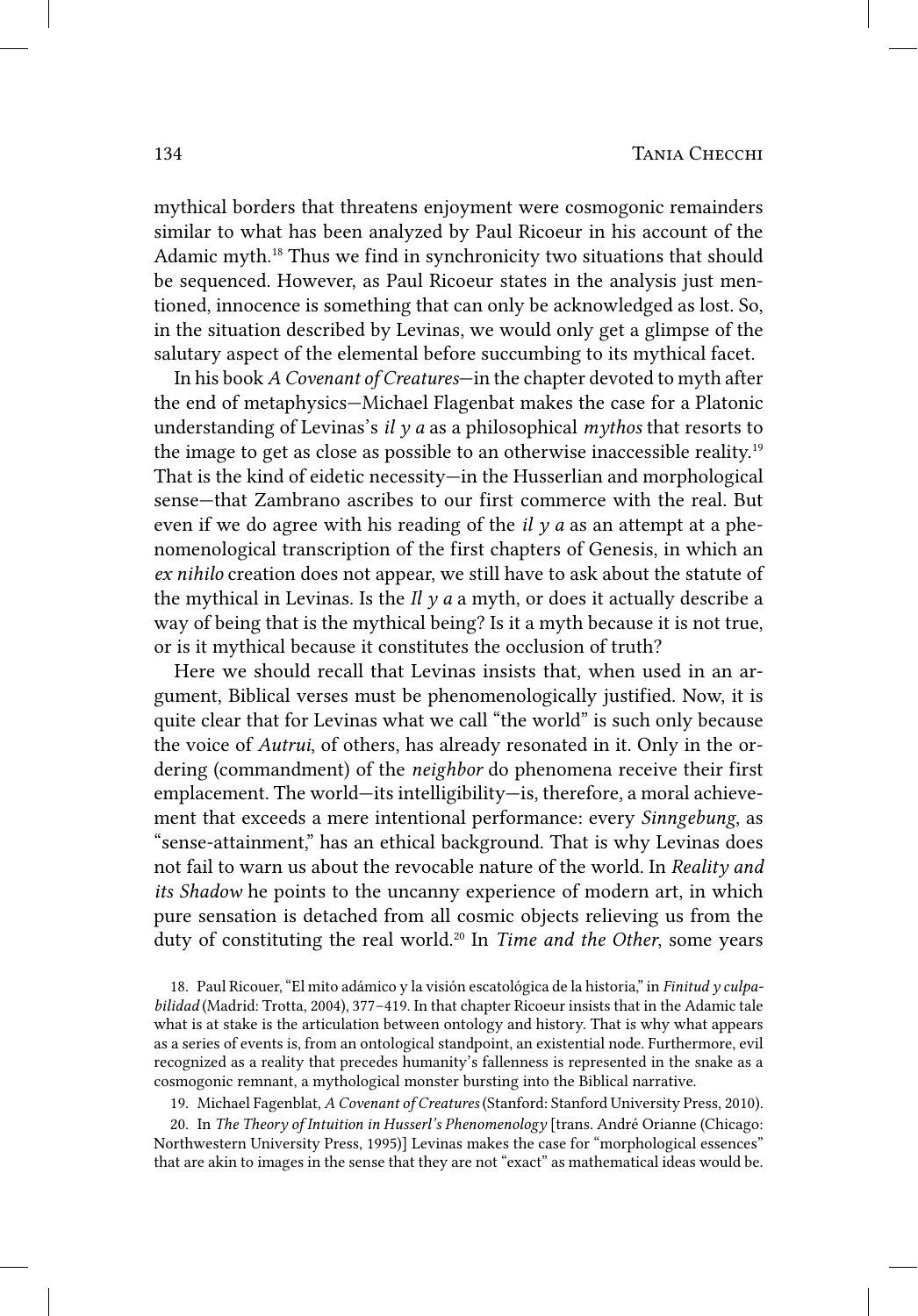earlier, he speaks of a situation in which extreme deprivation turns all the richness of the elemental into mere fuel to survive. Keeping in mind that there is no physics in metaphysics, Levinas provides us with a moral and phenomenological account of the fragility of the *Urfaktum* that is the world: "To say that the *world is created* is not the same as offering a theory of natural origins, it is equivalent to affirming that the pure, brutal fact of being has gone through a moral genesis that transforms chaos into order."<sup>21</sup>

If Levinas fears the return of the primal *tohu wa'bohu* of *Genesis*, it is because he understands that this existence without singularities, without perspective—that is, without values—corresponds to the neutralization of the goodness of Creation. If, instead of a troublesome dualism (that some ascribe to Levinas), we affirm the moral character of the worldly genesis that leaves behind the  $ily a$ , we must ask ourselves to what concrete human experience this possible catastrophe dreaded by Levinas could be related. If the recourse to the *il*  $\gamma$  *a* were simply a reasonable counter-myth, as Flagenbat believes, and not a description of the mythical, Levinas would be unable to tear the veil that, according to Girard, every myth places over reality. If Creation's goodness is vulnerable to what Levinas designates as the *realm of the mythical gods*, we should understand the Biblical passages in which this primordial chaos is spoken of, and in which Levinas is perhaps inspired, as referring to a reality akin to that of the *Il y a*. That way, the anti-mythical thrust of the Bible would be preserved too. If we believe that a fragment like Isaiah 51:9-10 refers to a dualistic battle in which God faces the primordial forces of yesteryear (*tannin, Yämm, tehôm* etc …), we return to what Paul Ricoeur designates as a theology of the Holy War that only perpetuates violence.<sup>22</sup> But if we think of it as a warning against the destructive powers of the mythical, we move on to another order of thought where Girard can serve as a guide because, as Flagenbat points out, "Creation is not a given but a fragile accomplishment that can revert into chaos."23

It is not merely incidental that in the same passage, an octogenarian Levinas refers to both the *tohu wa'bohu* and the *χωρα* to talk about the

<sup>21.</sup> Fagenblat, *A Covenant of Creatures*, 38.

<sup>22.</sup> "Can the verification of myth in life be taken further? The myth's coherence seems to anticipate what can be denominated as a theology of the Holy War: if the King is the figure of the chaos-conquering god, the Enemy will be the image, in our history, of the forces of evil and its insolence will represent the resurfacing of the ancient chaos." Paul Ricouer, *Finitud y culpabilidad*, trans. Díaz and Meloni Peretti (Madrid: Trotta, 2004), 357. (The English translation is mine.)

<sup>23.</sup> Fagenblat, *A Covenant of Creatures*, 36.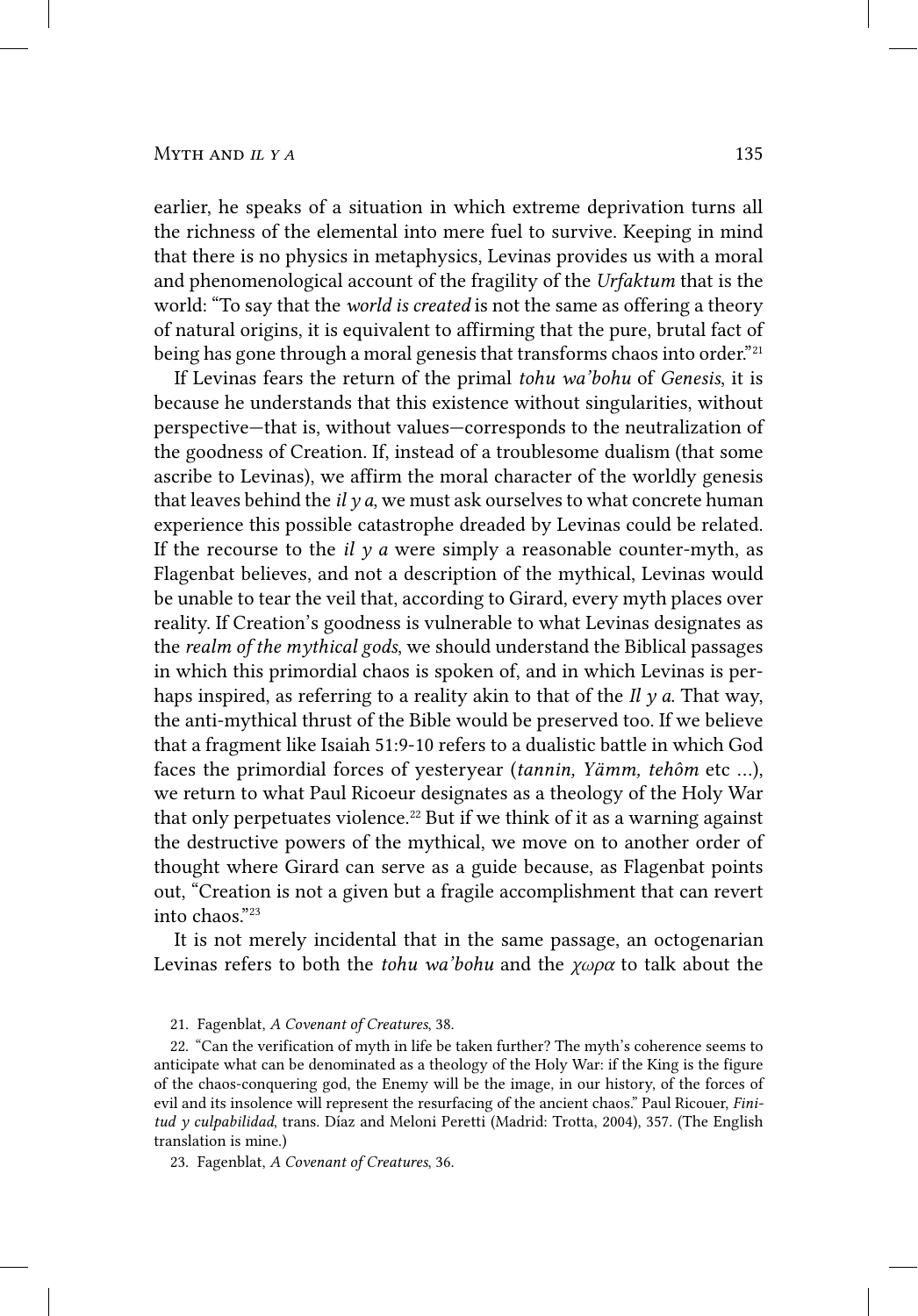Holocaust. He was not being metaphorical when he affirmed: "we returned to the desert … we returned to a space receptacle."24 If the world as intersubjective space or *Lebenswelt* results from a convergence attained only by a community, then when this interhuman bond disappears, what remains but a wasteland? When the world founders, what falls away are the differences and the nuances, the contours that separate beings and things. All singularities succumb, as well as each subject's irreplaceable perspective. The only thing that remains is a threatening continuum, pregnant with violence. Is the *il y a* a phenomenological translation of Girard's mimetic crisis, the generating matrix of all myths?

If as Levinas would have it, "the miracle of creation consists in creating a moral being,"25 our starting point changes. So if, as philosophers and not theologians, we start by recognizing a constant Creation being actualized *ex-hylus* every time an authentic community is formed, instead of referring to an absolute beginning as the doctrine of the *ex-nihilo* creation of the world does, we must recognize, as Levinas does, the threatening possibility of Creation's involution. As Flagenbat, following Hilary Putnam, declares: "The  $il\gamma a$  suggests that a world without values 'is' a world without facts, or is not a world at all but a sheer chaos of indeterminate existing."26

The mere identity of things, then, its acknowledged causality, does not prevent this return to the dark side of the elemental, of *tehom*. When witnessing an enduring injustice, the doctors of the Talmud are said to have asked: "Why is not the world already all water?" This is precisely what we think René Girard deals with in his mimetic theory: what Flagenbat formulates as the "mythic neutralization of the ethical structure of the world."27 But although we agree with Flagenbat's conclusions as to what is at stake in the positing of the *il y a*, we, by contrast, believe the *Il y a* to be not just an extreme hypothesis as to what the disappearance of ethics would entail. We hold that it conveys a very real and concrete annihilation of differences. While, for Lévy-Strauss's structuralism, the undifferentiated is only a backdrop for the primitive mind, a means of contrast for the deployment of differences, for Girard it is a real anthropological situation whose ontological equivalent is to be found in the *Il* y *a* posited by Levinas.<sup>28</sup>

28. "In the linguistic perspective of Lévi-Strauss, the 'undifferentiated' or the 'continuum' is nothing but a 'patching over' of distinctions that have already been made in language …

<sup>24.</sup> Emmanuel Levinas, *Proper Names*, trans. Michael B. Smith (Stanford: Stanford University Press, 1996), 121.

<sup>25.</sup> Levinas, *Totality and Infinity*, 89.

<sup>26.</sup> Fagenblat, *A Covenant of Creatures*, 34.

<sup>27.</sup> Ibid., 50.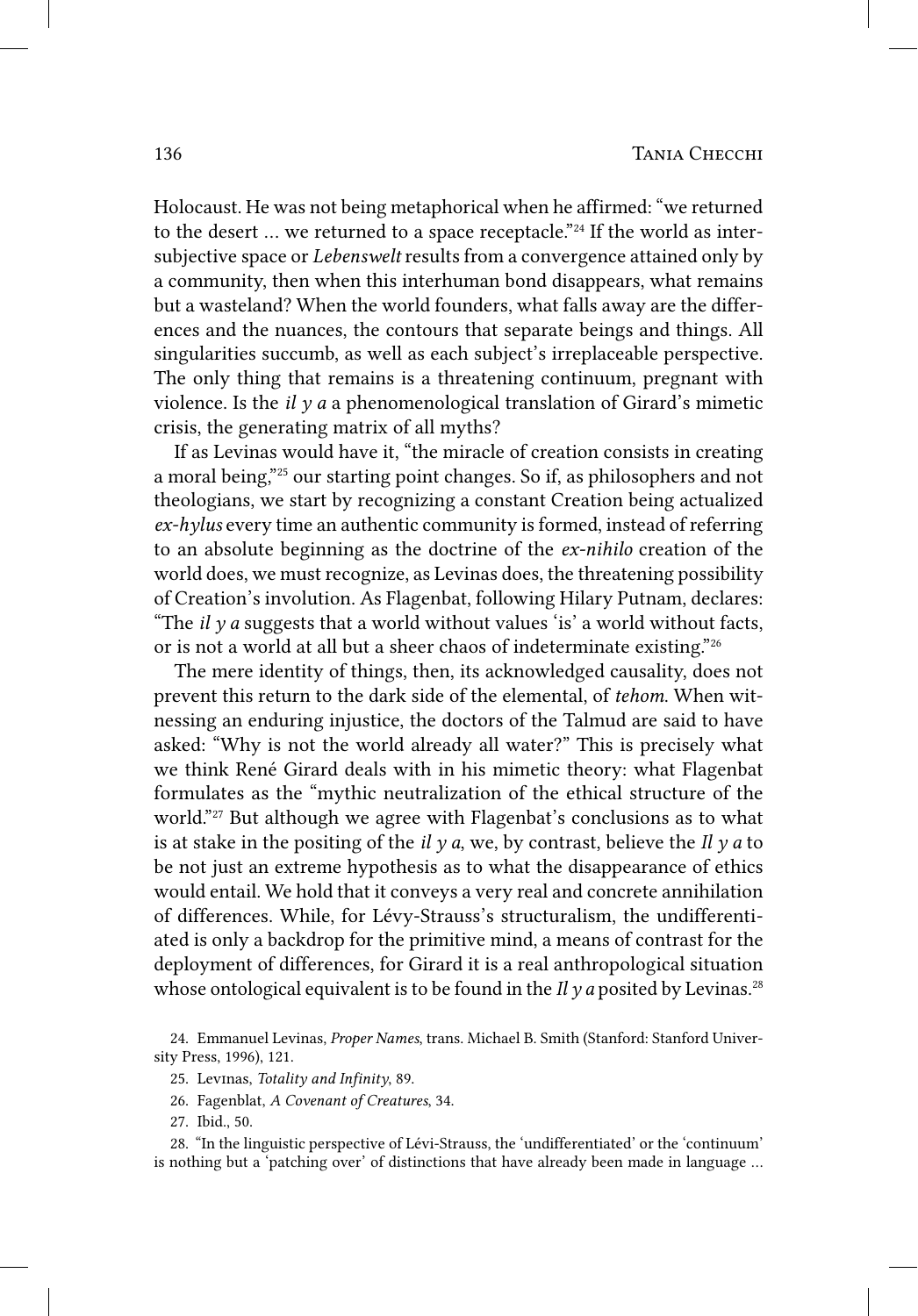The crisis described by Girard is not a mere multiplication of disparate elements that can no longer be assimilated by the community. If we were to employ Levinas's vocabulary, we should say that the crisis represents, on the contrary, the absolute empire of the Same, of uniformity by reciprocity. Here is Girard's description:

When a society breaks down, time sequences shorten. Not only is there an acceleration of the tempo of positive exchanges that continue only when absolutely indispensable, as in barter, for example, but also the hostile or "negative" exchanges tend to increase. The reciprocity of the negative rather than positive exchanges becomes foreshortened as it becomes more visible, as witnessed in the reciprocity of insults, blows, revenge and neurotic symptoms. That is why traditional societies shun a too immediate reciprocity … Negative reciprocity, although it brings people into opposition with each other, tends to make their conduct uniform and is responsible for the predominance of the *same*. Thus, paradoxically, it is both conflictual and solipsistic. This lack of differentiation corresponds to the reality of human relations, yet it remains mythical.<sup>29</sup>

"Why mythical?"—we might well ask. Because it is interpreted, thought of and later reported in mythical terms. According to Girard's theory, mythology is born when both the insidious cause of the crisis—conflictual mimesis—and its mechanisms of perpetuation are hidden. When the reproduction of mimetic desire crosses a certain threshold—when we all want the same—the once limited rivalries that plagued the community at a tolerable level become an all-against-all struggle. The cyclical empire of what Levinas calls the *same* then remains a tributary of the mythical assessment of the reciprocal stance of mutual egoisms. As he puts it:

Being's interest takes a dramatic form in egoisms struggling with one another, each against all in the multiplicity of allergic egoisms which are at war with one another and are thus together. War is the deed or the drama of the essence's interest. No entity can await its hour. They all clash despite the

A representation of difference as such, of the discontinuous as such, can only be made against the background of the continuum, the undifferentiated." René Girard, *Things Hidden since the Foundation of the World*, trans. Stephen Banh and Michael Metteer (Stanford: University Press,1987), 109

<sup>29.</sup> René Girard, *The Scapegoat*, trans. Yvonne Freccero (Baltimore: Johns Hopkins University Press, 1986), 13.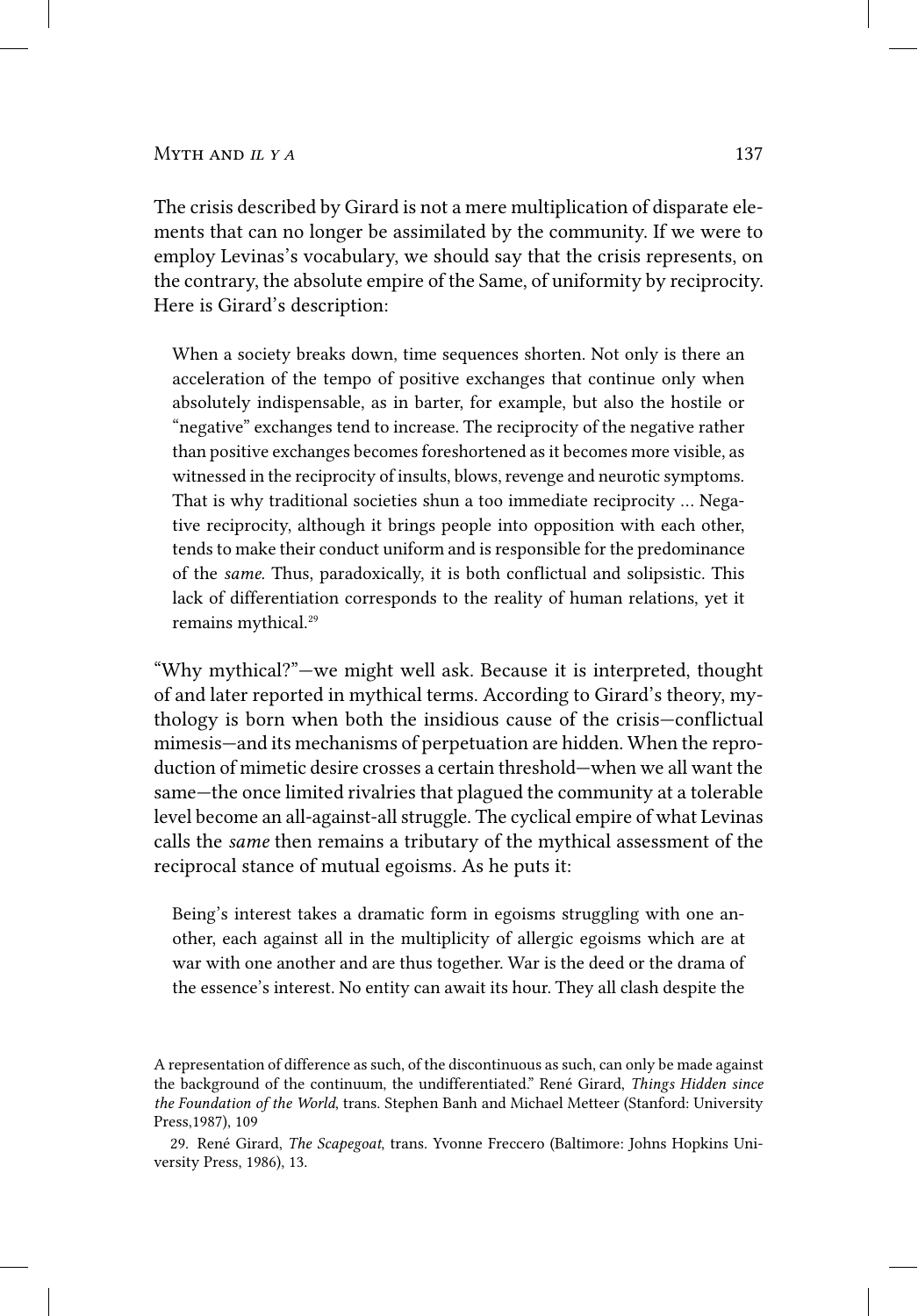difference of the regions to which the terms in conflict may belong. Essence thus is the extreme synchronism of war.<sup>30</sup>

Placed back to back, these lengthy quotes from Girard and Levinas betray a striking resemblance. We wish to assert that they are basically speaking of the same human situation. Both authors dread the dangers of an unhinged reciprocity. It is widely known that Paul Ricoeur, in spite of the great admiration and respect he felt for Levinas' thought—ascertained through a continuous dialogue with the latter's philosophy—somehow reproached Levinas for his unwillingness to acknowledge reciprocity as a condition both for all dialogic encounter—his *face to face*—and for the formation of human institutions, particularly in *Oneself as Another*. 31 But if Levinas insists on the basic asymmetry of our ethical relation to the Other it is because he knows what strict reciprocity can become when brought into play by politics: "In political life, taken unrebuked, humanity is understood from its works—a humanity of interchangeable men, of reciprocal relations. The substitution of men for one another, the primal disrespect, makes possible exploitation itself."32

For Levinas, politics makes life bearable when the multiplicity of egoisms that constitute a community are left unquestioned in their pursuit of ontological plenitude. Girard would agree. But political life, as a lesser evil, never delves into the authentic causes of this perpetual conflict that does not have any real identifiable object at its core. As Girard explains, once mimetic reciprocity progresses beyond a certain point, the original object of the dispute remains out of sight, while only the perpetual antagonism of the rivals prevails. The object vanishes because, as Levinas puts it, what is desired is the being of the Other. For both thinkers, the escalation of violent reciprocity has its origin in the denial of the allocentric character of all desire. What for Levinas is an ethical as well as a metaphysical debt to the Other, for Girard is the cause of an ontological disease—a malaise fueled by the belief that only the other subject enjoys a self-sufficiency

30. Emmanuel Levinas, *Otherwise than Being or Beyond Essence*, trans. Alphonso Lingis, 1st ed. (Pittsburg, PA: Duquesne University Press, 1998), 4.

31. "The question is then whether, to be heard and received, the injunction [of the Other] must not call for a response that compensates for the dissymmetry of the face-to-face encounter. Taken literally a dissymmetry left uncompensated would break off the exchange of giving and receiving and would exclude any instruction by the face within the field of solitude." Paul Ricoeur, *Oneself as Another*, trans. Kathleen Blamey (Chicago: University of Chicago Press, 1992), 189.

32. Levinas, *Totality and Infinity*, 298.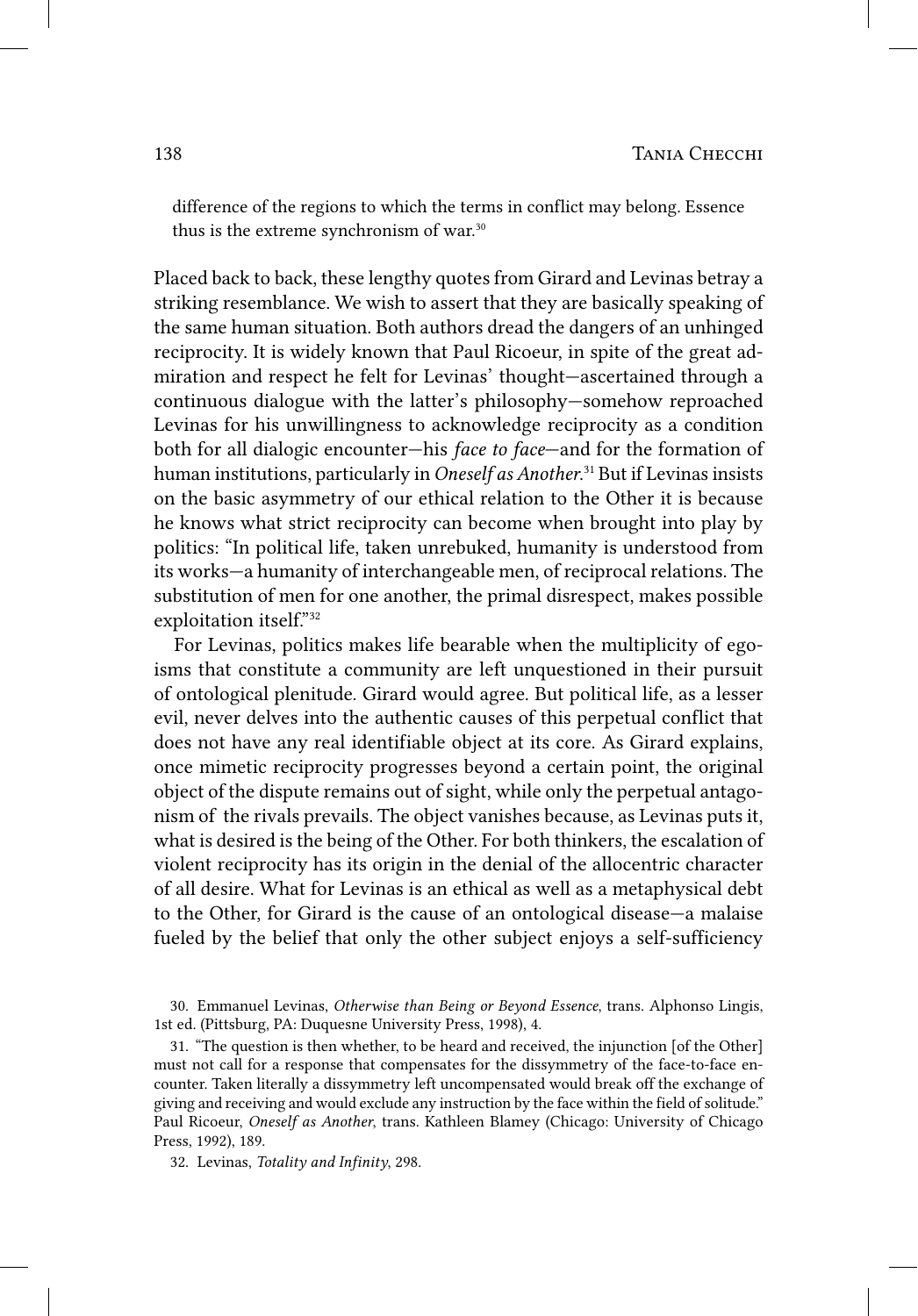that by all rights should be mine. Inevitably, the neighbor becomes first a rival and then an obstacle. Hence, the constant synchronicity of war described by Levinas, that always threatens us with the menacing presence of the *il y a* as the rivals fall into an undifferentiated melee. That is why, for both thinkers, the Western ideal of autonomy can only be suspect. As Levinas puts it, criticizing the bourgeois spirit of self-sufficiency as always unknowingly gravitating towards the "other": "The individual is called upon to loosen the grasp of the foreign reality that chokes him, but this is in order to ensure the full flowering of his own reality. Only the struggle with the *obstacle* is only open to the heroism of the individual; it is turned towards the foreign."33

So, besides this recognition of the other-centeredness of desire—a fact which in itself is the foundation for both responsibility and mimesis—are there any more bridges between Levinas and Girard's critical description of the situation of primeval humanity and its archaic echoes as found in our own midst? We think there are plenty. For Zambrano and Girard—as well as for Levinas, albeit in a more guarded way—a sort of mythical hierophany is the desperately sought after resolution to the dreaded paroxysm of violent reciprocity. But while Zambrano speaks of a hope wrapped in terror, that will eventually be answered by less mythical deities—for her the Greek gods are a prefiguration of the first categories of thought—for Levinas and Girard the gods hail from a not-so-wholesome source. For the latter, the sacred, in all its ambivalence, only appears after a human community projects outwards—for the sake of survival—its own violence. The hypostasis of this redemptive vengeance inflicted upon the arbitrary victim of the community will constitute the archaic sacred: the first gods responsible for both the crisis and its resolution. In Levinas, meanwhile, the ominous undertones of the elemental as described in his phenomenology have already been established, but we would like to go a step further and consolidate his diagnosis of the emergence of the sacred and its mythical veil in terms of how it relates to that of Girard. In an often neglected passage of *Existence and Existents*, Levinas equates the atmosphere of the *il y a* with Lévy-Bruhl's notion of participation. We should quote at length:

What is new in the idea of participation which Lévy-Bruhl introduced to describe an existence where horror is the dominant emotion, is in the destruction of categories which had hitherto been used to describe the feelings evoked by "the sacred." … Mystical participation is completely different from the

33. Levinas, *On Escape*, 50–1.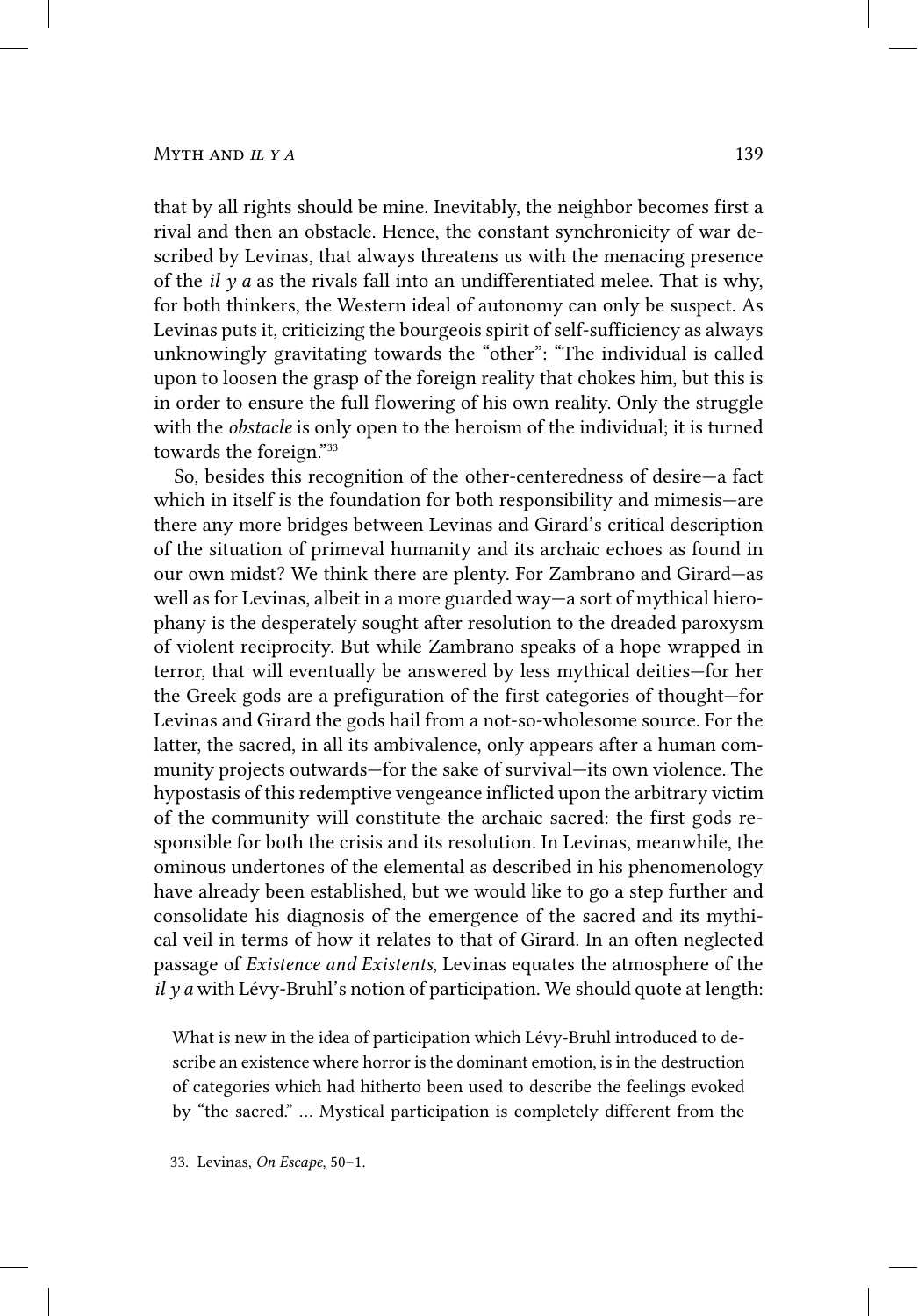Platonic participation in a genus; in it the identity of the terms is lost. They are divested of what constituted their very substantivity. The participation of one term in another does not consist in sharing an attribute; one term *is the other*. The *private* existence of each term, mastered by a subject that is, loses this private character and returns to an undifferentiated background; the existence of one submerges the other, and is thus no longer an existence of the one. We recognize here the *there is*  $(i\ell \gamma a)$ .<sup>34</sup>

Here, as in another text on Lévy-Bruhl,<sup>35</sup> Levinas explicitly links the *il*  $\gamma$  *a* with the emergence of the archaic sacred, but does not, as Zambrano or Durkheim would, concede that it prepares the way for a more authentic revelation. For him, nothing in this horrific situation in which any kind of substance or substratum is destroyed points to God. Lévy-Bruhl, says Levinas, has the merit of acknowledging emotion's intentionality, a quality that allows it to prolong itself into the other's psyche instead of staying confined to the subject.36 Participation as conceived by this anthropologist—neglected by Girard, if the truth be told—works as a kind of contagion in which all those involved lose any sense of singularity and immerse themselves in the collective and rhythmic workings of trance, an extreme form of mimetic outbreak. Subjects, now quasi-objects, are left at the mercy of an imitative spiral because existence, for a primitive mentality, is only verified in and through participation. There is no way out. We can thus understand Levinas's suspicion towards the enchantment of dance—a purified form of conflictive reenactment, according to Girard—and his somewhat pitiless critique of art, perceived by him as a child of the *il*  $\gamma$  *a*'s horror:<sup>37</sup> "The particular automatic character of a walk or dance to music is a mode of being where nothing is unconscious, but where consciousness, paralyzed in its freedom, plays totally absorbed in this playing."38

It seems to us that Levinas and Girard's efforts converge in their description of the mythical aspect's recurrent situation, in which threatening impersonal forces—both human and inhuman—erupt producing a confusion between subjects and objects. When the elemental loses its character of quality and looms as a threat, when each individual loses its place in the

34. Levinas, *Existence and existents*, 61.

36. Ibid., 43.

37. Baró, "Short De l'emotion. La phénomenologie contre l'ontologie," 9.

38. Emmanuel Levinas, *The Levinas Reader*, ed. Séan Hand (Cambridge: Basil Blackwell, 1989), 133.

<sup>35.</sup> Emmanuel Levinas, "Lévy-Bruhl and Contemporary Philosophy," in *Entre Nous: Thinking of the Other* (New York: Columbia University Press, 1998), 39–53.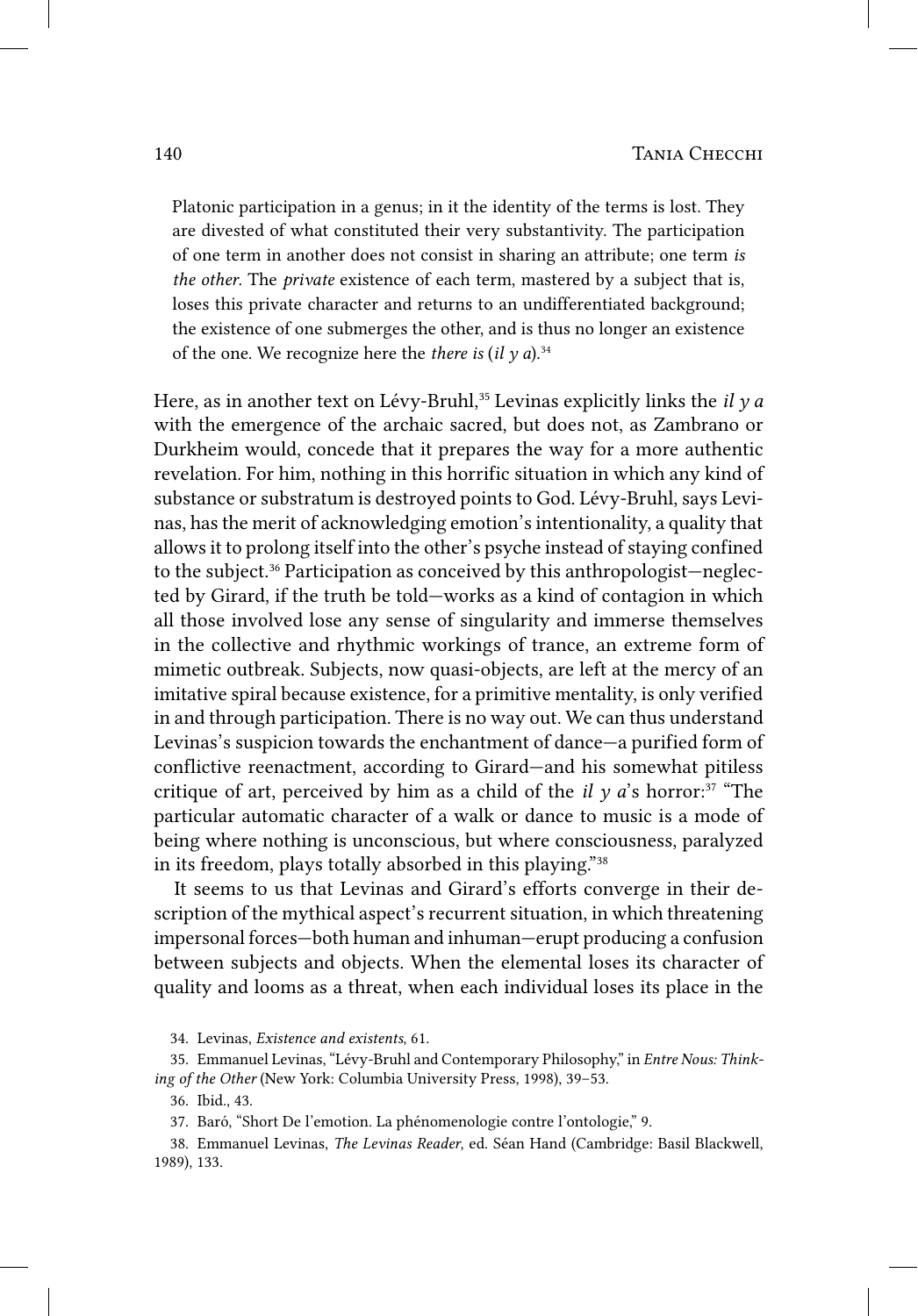structure and sinks into an undifferentiated chaos, natural causality ends up assimilated to both human and divine agency: hence the faceless elemental gods of Levinas, and hence also the equivocal attribution of responsibility in Girard's mimetic crisis. When this situation unravels, earthquakes and storms get confused with hosts and crowds, the rivers go out of their way to fight hand to hand with warriors, and dancers can suddenly become a runaway crowd infused by a god. The armed "contingent." the enraged mob, become aggregates whose summation turns them into another type of entity, into an anonymous and mechanical force that is no longer part of the human world and that presses irresistibly. In this vein Levinas speaks in his Preface to *Totality and Infinity* of a "mobilization of absolutes [due to which] the trial by force is the test of the real."<sup>39</sup> As Simone Weil aptly puts it:

Force, in the hands of another, exercises over the soul the same tyranny that extreme hunger does; for it possesses and in *perpetuo*, the power of life and death. Its rule, moreover, is as cold and hard as the rule of inert matter … Force is as pitiless to the man who possesses it, or thinks he does, as it is to its victims; the second it crushes, the first it intoxicates. The truth is, nobody really possesses it. The human race is not divided up, in the *Iliad*, into conquered persons, slaves, suppliants on the one hand, and conquerors and chiefs on the other. In this poem there is not a single man who does not at one time or another have to bow his neck to force.<sup>40</sup>

The exponential involution of the social fabric when force takes the lead as shown in Simone Weil's analysis—can perhaps be illustrated in Wai Chi Dimock's take on the Homeric description of the sinister silence that reigns among the Achaeans as their troops descend against the enemy like raging waves (4: 498–502): "The extinction of sound is not incidental but elementary. A silent world is a damaged world, a world in which human beings live only a kind of half-life, existing only as a specimen but not as audible words."41

That is why Levinas suspects, in all myths, the murmur of the anonymous (the threat of a neutral, voiceless violence), and in every aesthetic or

<sup>39.</sup> Levinas, *Totality and Infinity*, 21.

<sup>40.</sup> Simone Weil, "The Iliad or the Poem of Force," in *Simone Weil, An Anthology* (New York: Grove Press, 1986), 170–71.

<sup>41.</sup> Wai Chi Dimock, "After Troy: Homer, Euripides and Total War," in *Rethinking Tragedy* (Baltimore: The Johns Hopkins University Press, 2008), 75.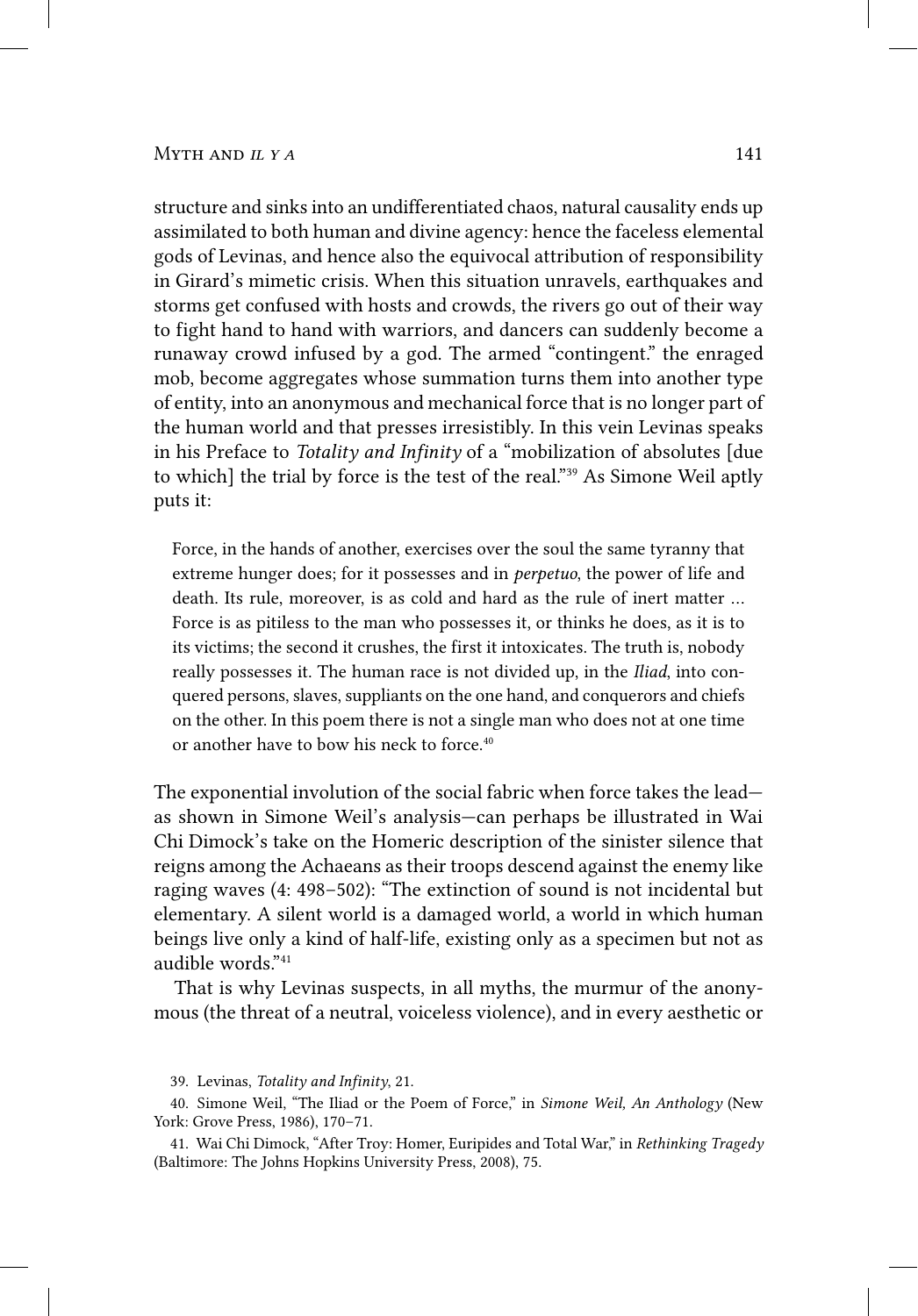mystical notion of "participation," the conversion of the living word into a legitimizing spectacle that tends inevitably to repeat itself, as does the ritual enactment of the mimetic crisis. And it cannot be otherwise since, as Girard has shown, the concealment of the dynamism that gives rise to it is inherent to myth. For this reason, the supposedly sudden character of the undifferentiating chaos is preceded by presages and cataclysms in which human agency, in its excess, is confused with the power of nature. Fascinated by the potency behind the anonymous guise of force, we give into it time and again, generating with myth a false exit from totality. We thus make war the concrete manifestation of an ontological *polemos* accepted without further ado because strength carries with it its own proof, as Levinas warns us. As H.H. Frankël puts it, referring to the *Iliad*: "There is no summer or winter, no bad weather or cold. The Trojan camp is only the arena for the Trojan War, not a landscape."<sup>42</sup>

This is the foundering "world" a young Levinas gloomily intuited in a passage of Husserl's infamous § 49 of *Ideen*—a passage that deals with the possibility of intentionality's failure to launch a full-fledged cosmos.43 Thus, in a mythological and immanent universe in which, in the exasperation of both mimicry and solipsistic interests, no one can wait for his or her turn, the exit out of the *tohu wa'bohu* is neither guaranteed nor absolutely doomed, as both authors we've tried to link so far constantly remind us. If only we could turn away from an overwhelming sacredness that perpetuates rivalry, and remember the holiness of our neighbor, so that the primordial *persecution* at first lived as the menacing element, but truly hailing from the other as a call to responsibility, could become the *substitution* of self-sacrifice and not the mere propagating and placating of force.<sup>44</sup> After all, we surely risk too much if we do not:

42. Hermann Fränkel, *Poesía y filosofía de la Grecia Arcaica*, trans. Sánchez Ortiz de Urbina (Madrid: La Barca de la Medusa, 2004), 50.

43. Emmanuel Levinas, "Simulacres," in *Positivité et Transcendance* (Paris: Presses Universitaires de France, 2000), 40–2.

44. "The non-indifference of responsibility to the point of substitution for the neighbor is the source of all compassion. It is responsibility for the outrage that the other, who *qua* other excludes me, inflicts on me, for the persecution with which, without any intention, he persecutes me." Levinas, *Otherwise than Being or Beyond Essence*, 166. Levinas here describes a "pre-original" situation in which the proximity of the other obsesses me and interrupts the recurrence that constitutes me as an ego: "a trauma… without possible apology or logos"(ibid., 197). From a Girardian standpoint we could risk saying that precisely this obsessive proximity gives rise to both the positive and negative aspects of mimesis. "Substitution" in Levinas can be equated—not without some minor nuances—with self-sacrifice as understood by Girard: "being held accountable for what I did not do" (ibid., XXIX). In a conversation with Rebecca Adams, referring to the positive connotation he was at first not willing to concede to the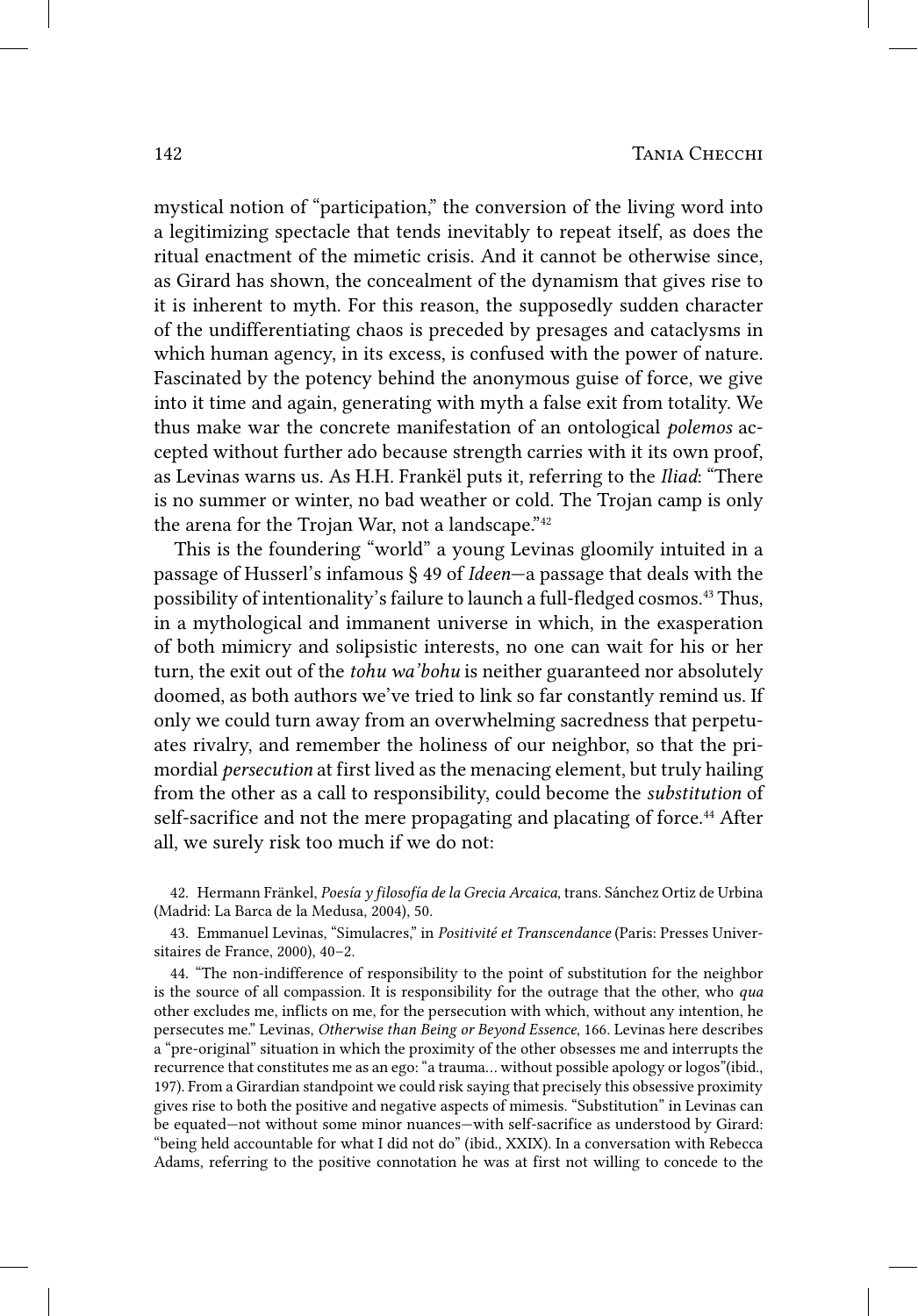If we believe we live in a world in which it is only worth looking for that which is denied and nothing that is offered, we actively collaborate in the construction of this world… It would seem that vast regions of the planet are transformed into deserts because of the use that men make of them because of their desire. The more the desert expands, inside or outside, the more it reinforces the temptation to incriminate the real, God himself, or even worse, our neighbor.<sup>45</sup>

**BIBLIOGRAPHY** 

- Adams, Rebecca. "Violence, Difference, Sacrifice: A Conversation with René Girard." *Religion & Literature* 25, no. 2 (1993): 9–33.
- Baró, Miguel García. "De l'emotion. La phénomenologie contre l'ontologie." Visage et infini, Rome, 2006.
- Batnitsky, Leora. *Idolatry and Representation: The Philosophy of Franz Rosenzweig.* New Jersey: Princeton University Press, 2000.
- Blumenberg, Hans. *Work on Myth.* Cambridge, MA: The MIT Press, 1985.
- Cassirer, Ernst. *Language and Myth.* Translated by Suzanne K. Langer. New York: Dover Publications, 1946.
- Dimock, Wai Chi. "After Troy: Homer, Euripides and Total War." In *Rethinking Tragedy*. Baltimore: The Johns Hopkins University Press, 2008.
- Fagenblat, Michael. *A Covenant of Creatures.* Stanford: Stanford University Press, 2010.
- Fränkel, Hermann. *Poesía y filosofía de la Grecia Arcaica.* Translated by Sánchez Ortiz de Urbina. Madrid: La Barca de la Medusa, 2004.
- Girard, René. *La antigua ruta de los hombres perversos.* Translated by Díez del Corral. Madrid: Anagrama, 1985.
- —. *The Scapegoat.* Translated by Yvonne Freccero. Baltimore: Johns Hopkins University Press, 1986.
- . *Things Hidden since the Foundation of the World*. Translated by Stephen Banh and Michael Metteer. Stanford: University Press, 1987.
- Levinas, Emmanuel. *De L'èvasion.* Paris: Fata Morgana, 1982.
- —. *De l'éxistence à l'existant.* Paris: Éditions de la Revue Fontaine, 1947.
- —. *Existence and Existents.* Translated by Alphonso Lingis. Pittsburg: Duquesne University Press, 2001.
- —. *The Levinas Reader*. Edited by Séan Hand. Cambridge: Basil Blackwell, 1989.

notion of "self-sacrifice." He accepts her definition as valid: "self-sacrifice as excessive desire on behalf of the Other." Rebecca Adams, "Violence, Difference, Sacrifice: A Conversation with René Girard," *Religion & Literature* 25, no. 2 (1993): 30. Nevertheless, a comprehensive survey of these convergences is beyond the scope of the present analysis, as it would also have to include a thorough survey of the authentic transcendence posited by Levinas as "Ilieté" and by Girard as absolute external mediation. Hence our merely schematic mention of further affinities between this two authors.

45. René Girard, *La antigua ruta de los hombres perversos*, trans. Díez del Corral (Madrid: Anagrama, 1985), 83–84. (The English translation is mine).